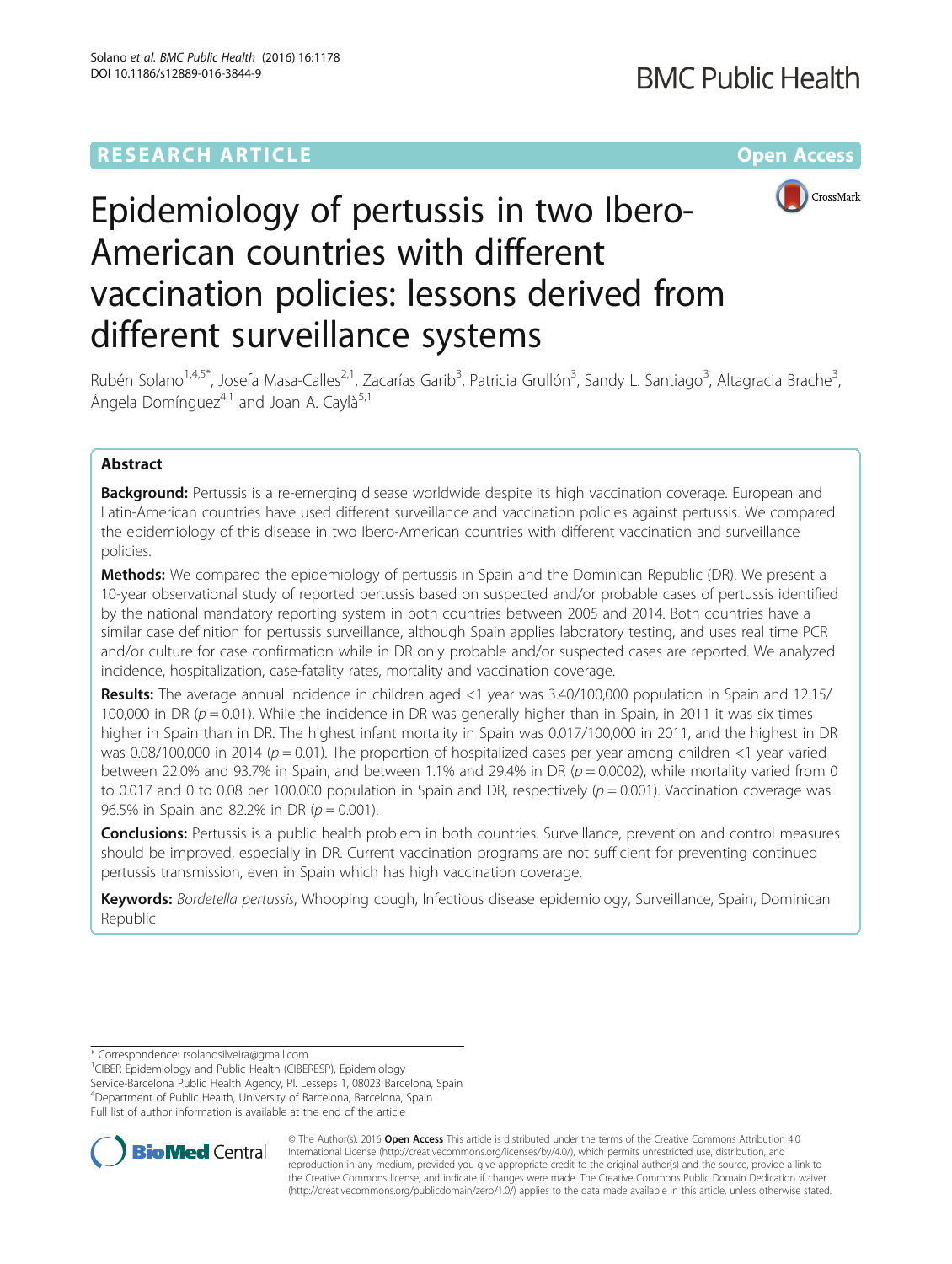# <span id="page-1-0"></span>Background

Approaches to surveillance, prevention (including immunization) and control of pertussis vary markedly worldwide, even between European countries. For good epidemiological control of mandatory notifiable diseases such as pertussis, it is important to limit under-reporting, and to have alternative surveillance systems in place (microbiology results, hospital discharges, etc.). The current incidence of this disease seems to be influenced by vaccination coverage, since most countries with extensive pertussis vaccine coverage in infants have achieved a significant reduction in morbidity and mortality in this population [[1, 2](#page-7-0)]. However, several studies have reported differences in pertussis incidence in countries with different vaccination programs [\[1](#page-7-0), [3](#page-7-0), [4](#page-7-0)]. Laboratory surveillance is essential for guiding vaccination policy, but this surveillance is lacking in many Latin-American countries. The general lack of specific laboratory diagnosis by real time polymerase chain reaction (PCR) and serology in Latin America is a major technology gap in the region's ability to effectively control pertussis [\[5](#page-7-0)].

Reports from several regions in Spain and in some Latin-American countries highlight increased incidence, hospitalization and mortality due to pertussis infection, especially among infants who are too young to be immunized [[6](#page-7-0)–[9](#page-7-0)].

European and Latin-American countries have used different vaccination strategies against pertussis (Table 1) [[10\]](#page-7-0). In most European Union countries, whole-cell pertussis vaccines have recently been replaced with acellular vaccine combinations containing diphtheria, tetanus toxoids and pertussis components (DTaP and Tdap). However, pertussis remains endemic despite high coverage with whole-cell (DTwP) or acellular (DTaP) vaccines. This is likely due to decreasing immunity, and demands new vaccination strategies that provide long-lasting im-munity [[11\]](#page-7-0). Hegerle N *et al.* reported in 2014 that some new strains of pertussis show a loss in production of pertactin (prn), a virulence factor included in various acellular pertussis vaccines against both B. pertussis and the closely related B. parapertussis. This phenomenon highlights the need to reassess the efficacy and effectiveness of these vaccines [\[12\]](#page-7-0).

The aim of this study was to compare the epidemiology of pertussis in two geographically distant countries, Spain and the Dominican Republic (DR), which have different vaccination and surveillance policies.

# **Methods**

# Data sources

Reports of clinically suspected and laboratory confirmed cases of pertussis in Spain and DR during 2005-2014 were obtained from the Spanish Epidemiological Surveillance Network at the National Centre for Epidemiology, Carlos III Health Institute (RENAVE-CNE-ISCIII), and the Dominican Ministry of Health and Social Assistance Expanded Program on Immunization (SESPAS-PAI), respectively. Additional information regarding vaccination status was recovered from epidemiological records, where available. Data on pertussis-related hospital admissions and deaths were obtained from the Spanish national minimum basic data set (MBDS) and from the Institutes of Statistics in both countries, respectively [\[13](#page-7-0)–[15](#page-7-0)].

Hospitalization data were obtained from the Ministry of Health, Social Services and Equality in Spain, and from the Ministry of Health in DR. We used demographic data from the National Statistics Office of each country to calculate rates of incidence, hospitalization and mortality between 2005 and 2014, and for each sex and age group [[16](#page-7-0)]. Because of a lack of laboratory confirmation, it was not possible to assess progression of confirmed cases in DR.

#### **Definitions**

In Spain, the clinical case definition for pertussis was that established by RENAVE-CNE-ISCIII: until 2012 it was "a cough lasting ≥2 weeks, followed by paroxysmal cough, inspiratory whoop, post-tussive vomiting in absence of other apparent cause". Since 2013 apnea in infants younger than 1 year of year was added as clinical criteria. Laboratory case confirmation was performed on nasopharyngeal secretion samples using culture (Bordet-Gengou and/or Regan-Lowe) and/or PCR for nucleic

Table 1 Incidence of notified pertussis, vaccines, vaccination schedules and coverage in Spain and Dominican Republic, 2005–2014

| Country                          | Global Incidence<br>per 100,000 inhab. <sup>a</sup> | Incidence per 100,000 Vaccine<br>inhab. ≤1 year-old |                                                                                    | Manufacturer                                                     | Global<br>coverage <sup>b</sup> (%) | Vaccination Schedule <sup>c</sup><br>(type vaccine)                  |
|----------------------------------|-----------------------------------------------------|-----------------------------------------------------|------------------------------------------------------------------------------------|------------------------------------------------------------------|-------------------------------------|----------------------------------------------------------------------|
| Spain<br>(Iberian country)       | $3.4(0.5-8.4)$                                      | 813.3                                               | Infanrix Hexa®<br><i>Infanrix</i><br>VPI Hib <sup>®</sup><br>Pentavac <sup>®</sup> | GlaxoSmithKline Biologicals,<br>S.A.<br>Sanofi Pasteur MSD, S.A. | 96.5                                | Primary: 2, 4, 6 mo.<br>Booster: 15-18 mo<br>and $4-6$ yr ( $DTaP$ ) |
| <b>DR</b><br>(Caribbean country) | $12.1(1.0-37.0)$                                    | 132.0                                               | Ouinvaxem®<br>Tritanrix <sup>®</sup> HB<br>DTCHepB.Hib®                            | GlaxoSmithKline Biologicals,<br>S.A.                             | 82.2                                | Primary: 2, 4, 6 mo.<br>Booster: 18 mo and<br>4 yr (DTwP)            |

<sup>a</sup>Care should be taken when comparing incidences between countries because of the different surveillance and diagnostic methods used

**b**coverage in children aged 2, 4 and 6 months (primary series coverage in children)

c two booster doses are given in DR and Spain at the age of 18 months and 4 years-old, and between 4–6 years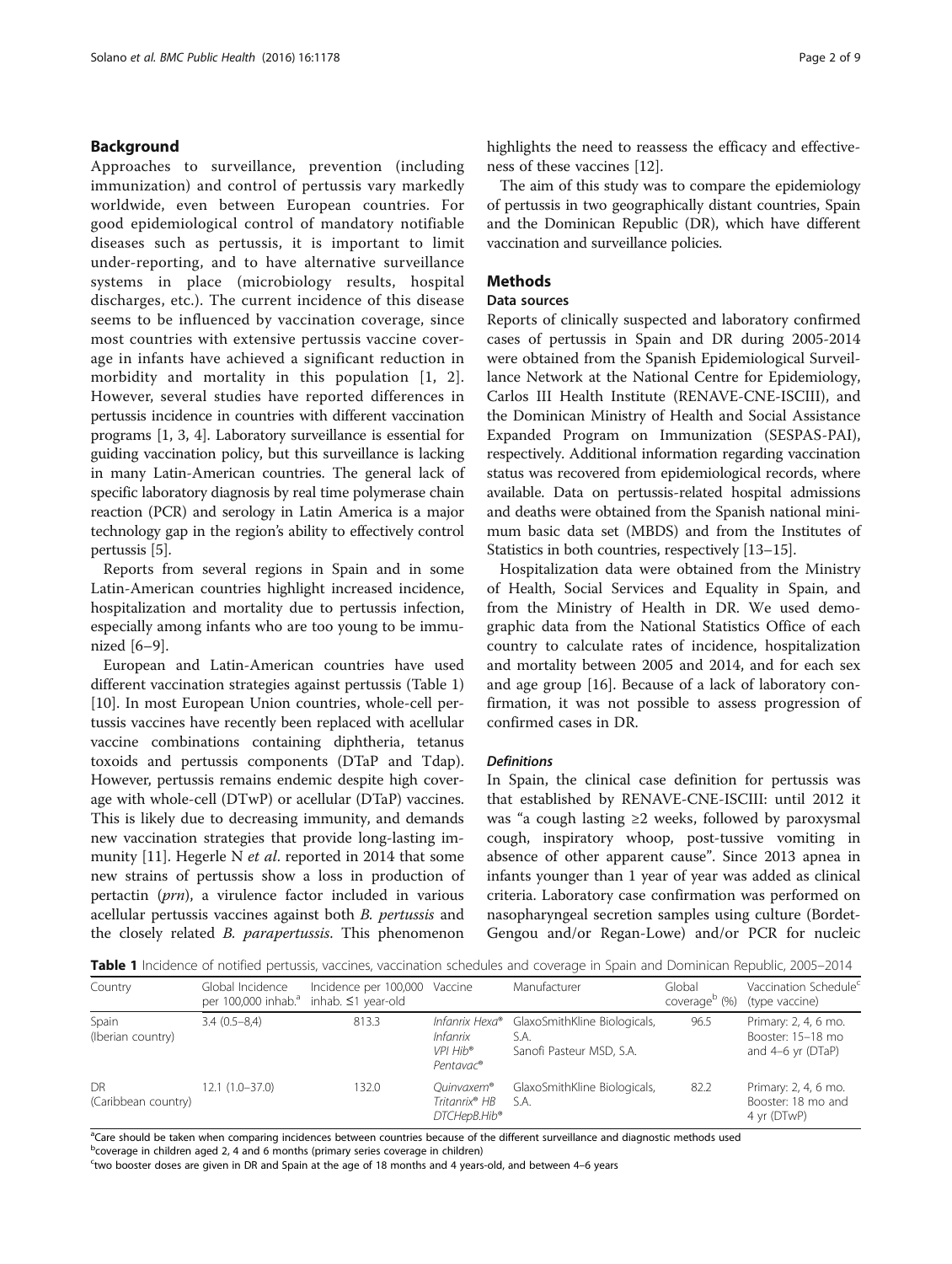acid detection of B. pertussis in clinical samples. Suspected cases were required to meet the clinical case definition established by RENAVE-CNE-ISCIII. Until 2011, probable cases were those that met the clinical case definition, were not laboratory confirmed and were not epidemiologically linked to a laboratory confirmed case. In 2013, probable cases were considered those that met the clinical case definition and were epidemiologically linked with a laboratory confirmed case [\[17](#page-7-0), [18](#page-7-0)].

In DR, positive cases of pertussis were diagnosed according to the World Health Organization's clinical case definition: "a cough lasting ≥2 weeks with at least one of the following symptoms: paroxysms of coughing, inspiratory whooping or post-tussive vomiting or apnea without other apparent causes", and cases were not laboratoryconfirmed [\[19](#page-7-0)].

The cause of hospitalization was considered to be pertussis in cases where the main diagnosis was coded as 033.0/ 033.1/033.8/033.9 according to the International Classification of Diseases, Ninth Revision, Clinical Modification (ICD-9-CM) [[20](#page-7-0)].

#### Immunization scheme and coverage

Vaccinations included in the childhood immunization schedule in Spain are financed by the National Health System (SNS), and are performed according to the recommendations of the Spanish Inter-territorial Council. These recommendations take into account epidemiological data, as well as evidence regarding the safety, effectiveness and efficiency of current vaccines. During the study period, Spanish children received either DTaP (Infanrix hexa®) at the age of 2, 4, and 6 months. The Spanish SNS switched to using acellular vaccines in 2005, and the currently recommended DTaP vaccination schedule at a national level consists of DTaP at the age of 2, 4, 6, and 18 months, followed by a reminder dose between the age of 4 and 6 years [\[21](#page-7-0)].

The immunization schedule for Dominican children aged 2 months to 6 years includes (Quinvaxem®) and (Tritanrix-HB + HIBERIX®) vaccines, both including DTwP. In DR the DTwP vaccine is recommended at 2, 4, 6 and 18 months, and 4 years of age, and is financed by the Pan American Health Organization (PAHO) [\[20](#page-7-0)]. Cases who had received all vaccination doses corresponding to their age were classified as adequately vaccinated. Cases who had received fewer than the appropriate number of doses for their age were classified as inadequately vaccinated. Cases who had received no vaccination at all were classified as unvaccinated. Vaccination status in both countries was ascertained from the patient's vaccination card, or from the corresponding surveillance system (updated by the visiting physician based on an oral report by the child's mother).

#### Statistical analysis

We performed a descriptive analysis of the patients' clinical characteristics, and of the presenting illness and its progression over time. For this analysis, we searched for association between key characteristics of pertussis and mortality.

The following age groups were considered for the analysis: <1, 1-4, 5-9, 10-14 and ≥15 years of age.

Statistical significance of observed associations was evaluated using the Chi-square or Fisher's exact test for categorical variables, and the Wilcoxon rank-sum test for continuous variables. Statistical significance was set at  $p < 0.05$  for all analyses. All statistical analyses were performed using the Statistical Package for Social Sciences (SPSS® version 18.0, Chicago, IL, USA) for Windows (Microsoft Corp., Redmond, WA, USA).

# Results

#### Number of cases, incidence, hospitalizations and deaths

In Spain, there were 4,578, 3,147, 2,392 and 2,153 reported cases of pertussis among children aged <1, 1-4, 5-9, and 10–14 years, respectively, and 3,470 among adolescents and adults aged  $\geq 15$  years. The number of laboratoryconfirmed cases in these age groups was 54.6% (2502/ 4,578), 37.0% (1163/3147), 46.9% (1122/2392), 47.4% (1020/2153) and 40.2% (1394/3470), respectively, and the number of probable cases was 45.3% (2076/4,578), 63.1% (1984/3147), 53.1% (1270/2392), 52.6% (1133/2153), respectively.

In DR, 260 cases were reported among infants <1 year, and only 4 cases were reported in children aged 1-4 years. No cases were reported in the other age groups. All cases were categorized as suspected or probable cases (median 1.0).

The overall incidence of pertussis in DR was higher than in Spain, especially in 2014, although there was an isolated inversion of this trend in 2011, when the incidence in Spain was six times that in DR (Fig. [1\)](#page-3-0). The specific peak of incidence in DR underwent an upward trend in between 2012 to 2014.

The highest differences between the two countries in terms of the epidemiological indicators studies were in the 2014 incidence (37.0/100,000 in DR and 7.18/ 100,000 in Spain), the 2014 hospitalization rate (0.78/ 100,000 inhabitants in DR and 1.7/100,000 in Spain), and the 2014 mortality (0.08/100,000 in DR and 0.001/ 100,000 inhabitants in Spain).

As of 2010, the number of hospitalizations due to pertussis increased in Spain, peaking in 2011 with 2.3 hospitalizations per 100,000 inhabitants. The trend in age-standardized hospitalizations was similar to that for case reports in both countries (Fig. [1\)](#page-3-0); however, the rates varied throughout the study period. In Spain, the percentage of hospitalized cases was very high during the initial years of the study (2005–2006;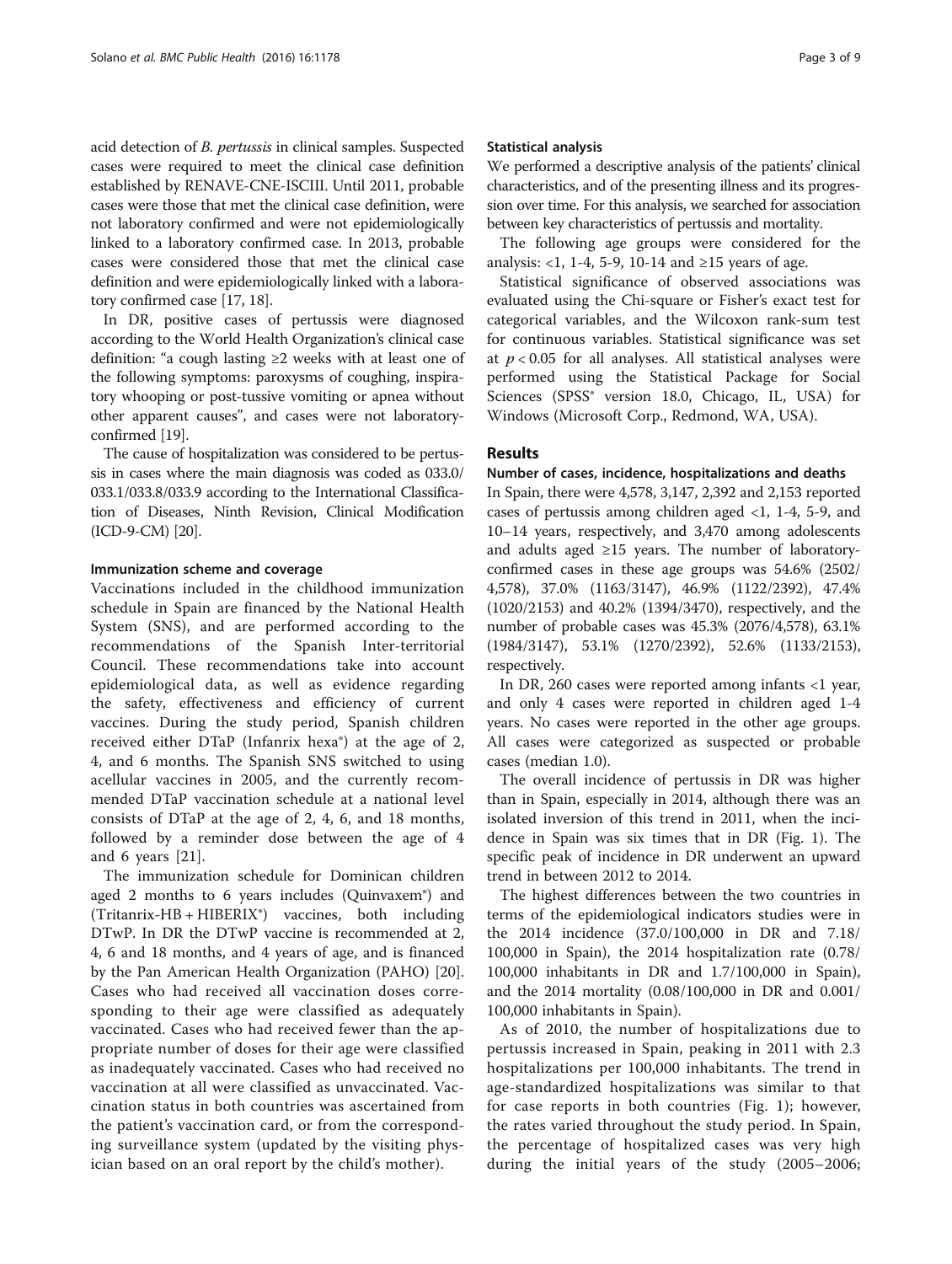<span id="page-3-0"></span>

88.6%–93.7%), but was only 20–40% between 2011 and 2014. In DR, 23.3% and 29.4% of cases were hospitalized in 2005 and 2014, respectively.

The rate of mortality due to pertussis in Spain was 0.01, 0.02 and 0.01 per 100,000 inhabitants in 2008, 2011 and 2012, respectively. All deaths due to pertussis in both countries occurred in young infants who were incompletely immunized or unvaccinated. In DR, data on the number of deaths caused by pertussis were only available for 2005 and 2012–2014, and were limited to the <1 year age group (Fig. 1). Pertussis mortality increased significantly from 0.04 to 0.08 per 100,000 inhabitants between 2005 and 2014 ( $p = 0.01$ ). Also, the case-fatality rate was higher in DR, reaching 25.4% and 50.0% in 2005 and 2014, respectively; conversely, in Spain, it tended to stay below 5% (Fig. 2).

#### Vaccination status

Throughout the study period, the overall rate of vaccination coverage was  $96.5\%$  in Spain and 82.2% in DR ( $p = 0.001$ ) (Table [1](#page-1-0)). Coverage in DR varied significantly between regions, ranging from 66.1% to 88.0%.

The profiles of vaccinated children and those with unknown vaccination status differed between countries; 54.2% of cases aged <1 year in Spain had an adequate vaccination status, while in DR this rate was 10.3%. The percentage of unvaccinated children <1 year of age was higher in DR (51.0%) than in Spain (4.4%)  $(p = 0.001)$ ; among 1- to 4-year-olds this value was 45.5% and 0%, respectively. The proportion of children with pertussis diagnosis and vaccination status in both countries, are show in Fig. [3a and b](#page-4-0). Furthermore, among notified cases with information on immunization status, 19.4% of children

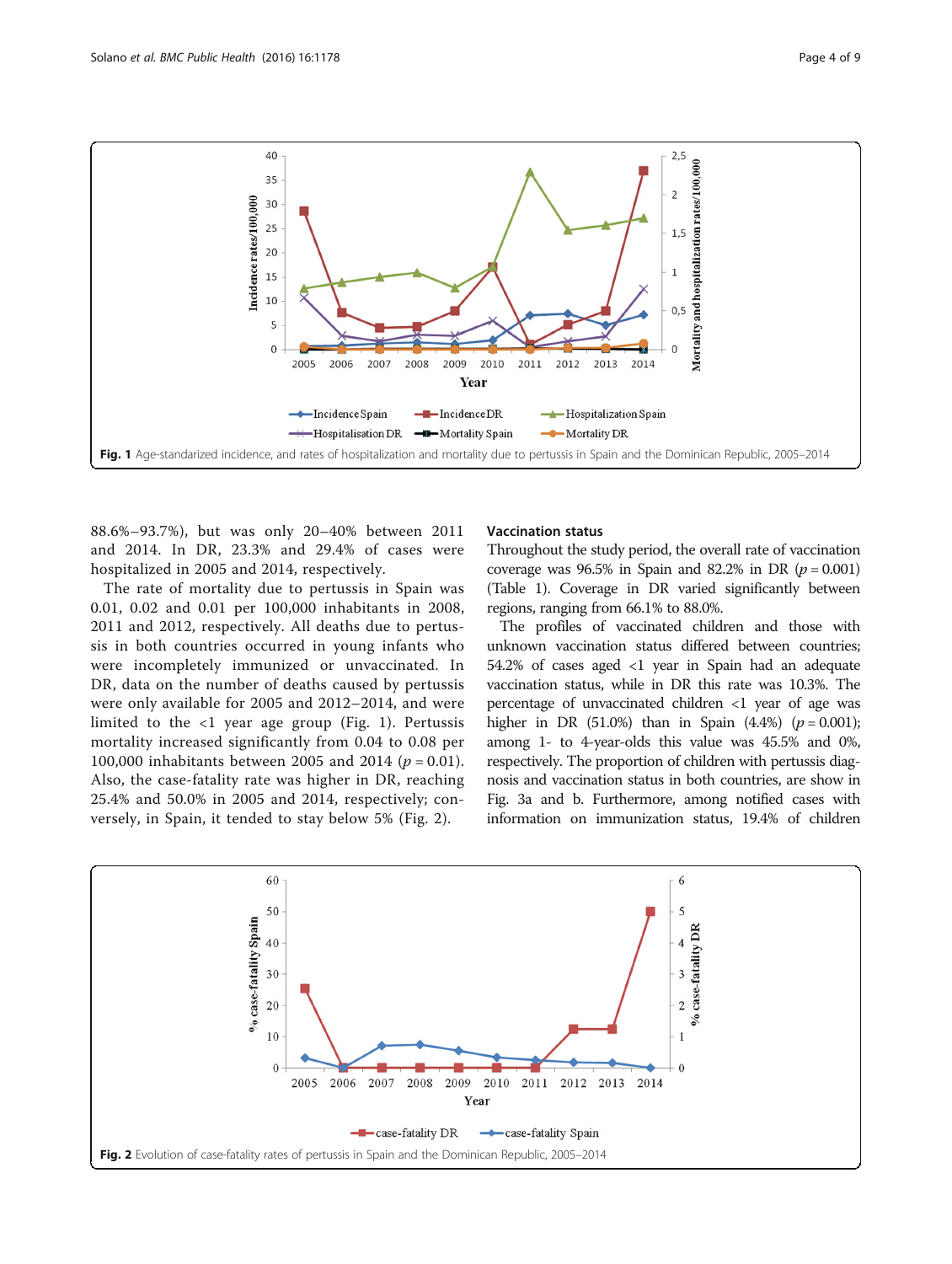<span id="page-4-0"></span>

aged 5–9 had receive four doses of vaccine in Spain. Therefore, the highest proportion of adequately vaccinated patients was in children <1 year with a high incidence rate of 813.3/100,000 inhabitants. The ≥15 years age group had the highest percentage of cases with unknown immunization status (94.4%). In DR, most of the information collected regarding the vaccination status of children refers to the first series of DTwP vaccinations, because most reported cases (95.1%) were children aged  $<$ 1 year.

In Spain, 31.4% of children aged 1–4 had unknown immunization status. In the  $\langle 1 \rangle$  year age group, the proportion of cases with unknown immunization status was low in both Spain and DR (19.0% and 31.4%, respectively).

#### **Discussion**

In this study carried out in Spain and DR, we observed important differences in pertussis epidemiology: higher incidence, and case-fatality and mortality rates in DR, but higher rates of hospitalization and vaccination coverage in Spain.

These data show that pertussis is still a public health problem both in Spain and DR. Also, surveillance data in DR support the need for improvement because of the potential importance of under-reporting (low incidence and vaccination coverage, combined with a high case fatality rate) [\[22](#page-7-0)]. Furthermore, none of the cases in DR were laboratory-confirmed, but rather were diagnosed as pertussis by physicians on the basis of clinical symptoms.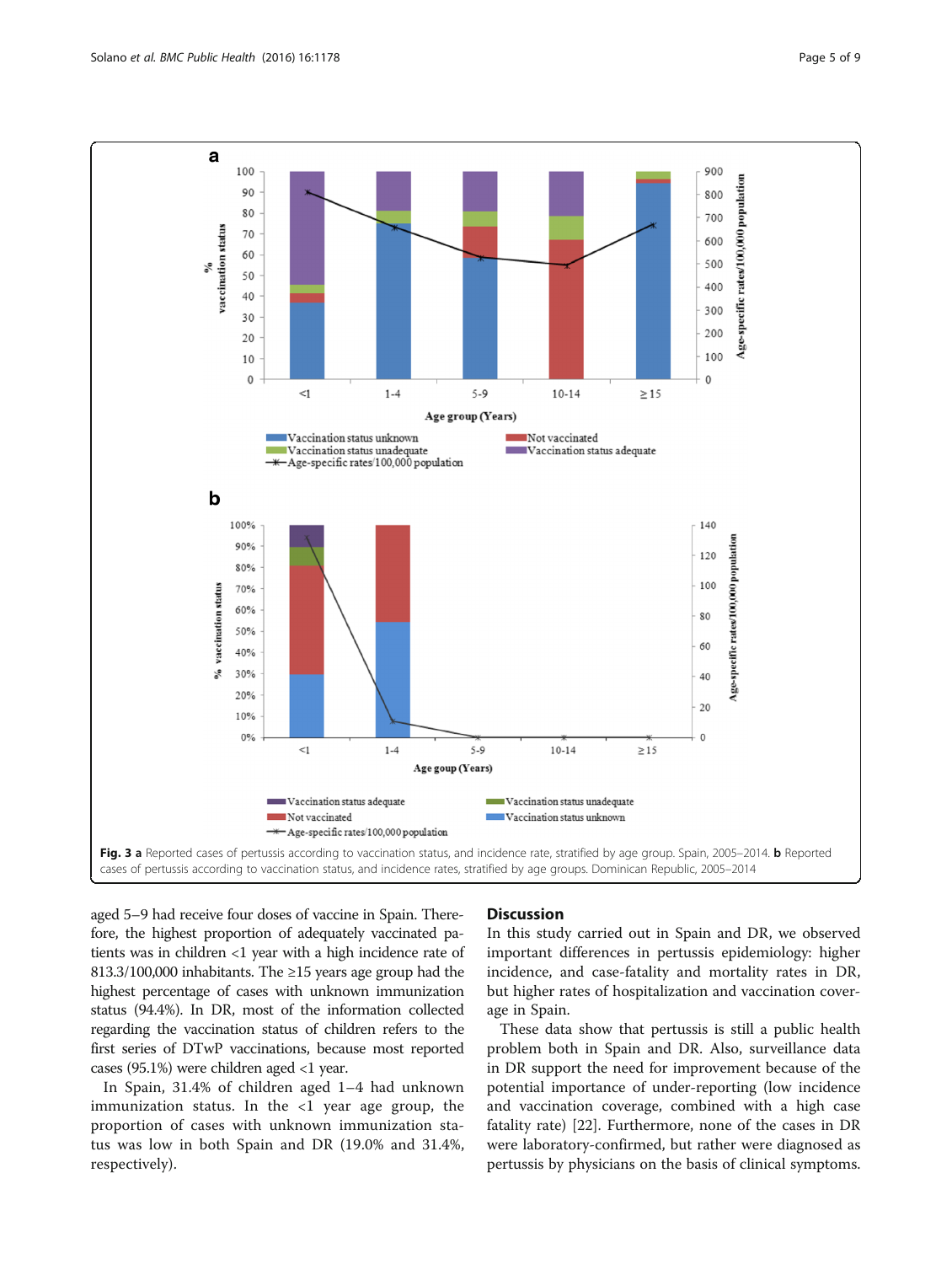These deficiencies in the surveillance of pertussis have also been reported in other Latin-American countries [[22, 23\]](#page-7-0).

Overall, most cases in these countries are diagnosed on the basis of bacterial culture, the sensitivity of which varies according to the stage of the infection [\[24, 25](#page-7-0)]. Adherence to screening recommendations and access to healthcare influence early detection of pertussis infection. However, in Spain these recommendations are not followed consistently. In this sense, routine pertussis screening has been performed since the 1990s during outbreaks in the USA in settings such as schools, day care centers, and hospitals (for symptomatic patients with suspected pertussis), which promotes prompt administration of antibiotics for high risk close contacts and suspected cases [\[26](#page-7-0), [27](#page-7-0)].

#### Incidence

Several aspects could have influenced the results of this study. For example, it is important to highlight underreporting as a persistent problem in controlling infectious diseases, despite mandatory notification by physicians. We must also consider possible differences in the quality of historical data and overall management of surveillance, prevention and control of contacts, as noted in other studies [\[28](#page-7-0)–[30](#page-8-0)].

Interestingly, epidemiological data show that pertussis incidence has increased in all age groups in Latin-America and Europe, where acellular pertussis vaccines are used, although an increase was also observed in some countries that use whole-cell vaccines, such as DR, where vaccine coverage is low, and implementing and improving laboratory diagnostic methods is crucial [\[31](#page-8-0)]. For this reason, some European countries have shifted from pertussis testing based on risk assessment to pertussis screening in certain households, schools and community settings. This screening consists of testing for infections in asymptomatic people, a protocol that is never used in DR and rarely in Spain [[32](#page-8-0)–[35](#page-8-0)].

#### Hospitalization

Similarly, the percentage of hospitalized cases is conditioned by the quality of the monitoring and case reporting. The high rate of pertussis hospitalization in young infants in both countries considered in this study may be due to a tendency to only report serious cases to their respective surveillance systems.

Another factor that may have influenced our results is the lack of access to health-care insurance in DR, with a mortality rate of 0.3 deaths per 1,000 live births in 2008. The main causes were child malnutrition and communicable diseases (acute respiratory diseases), which are notably more common than in other Latin American and Caribbean countries with similar economic conditions [[36\]](#page-8-0).

The percentage of cases with confirmed diagnosis was highest in Spain, which has increasing hospitalization rates, and the majority (92%) of hospitalizations occurred in children under one year of age. However, between 2011 and 2014, hospitalization trends in Spain have begun to approach reality because of improved reporting and hospitalization of cases of pertussis [\[20](#page-7-0)]. There was also a significant increase in hospitalization rates during the study period in both countries due to more accurate and timely reporting of hospitalizations, which represent the most severe cases, as a result of using electronic disease-reporting systems [\[37, 38\]](#page-8-0). In the USA, a similar time trend was reported in children hospitalized with bronchiolitis during the months of November to March, between 2007 to 2010 [[39](#page-8-0)].

#### **Mortality**

The average infant mortality in Spain was  $\sim$ 3.1 deaths per 1,000 live births in 2012, which is below average for the European Union (4/1000 live births) [\[15](#page-7-0)]. The infant mortality rate in DR was  $\sim$ 21.3 per 1,000 live births in 2012, decreasing to  $\sim$ 19.6 per 1,000 live births in 2014. Previous studies have analyzed the main causes of death in children in Spain, namely cancer, heart and cerebrovascular diseases, and some infectious diseases, including pertussis [[40](#page-8-0), [41\]](#page-8-0). This confirms the need to modify vaccination strategies in this country to better serve the most vulnerable population groups [\[8\]](#page-7-0). The first should involve vaccinating pregnant women, which directly protects through the passive transfer of pertussis antibodies. The second strategy, cocooning, involves vaccinating parents, caregivers, and other close contacts, which indirectly protects infants from transmission by preventing disease in those in close proximity [\[42](#page-8-0)].

The overall mortality rate in DR rose from 5.99% in 2003 to 6.03% in 2012 and 6.05% in 2013, exacerbating the country's mortality rate ranking in Latin-America. Insufficient coverage by the health system, underreporting of disease, lack of medical certification, and ill-defined certificates are some of the barriers to understanding and evaluating the current processes [[14,](#page-7-0) [43\]](#page-8-0).

#### Vaccination

In 2007, pentavalent (DPT-HB-Hib) vaccination coverage (69.6%) among children aged <1 year was low in DR, a country where less than half the population has health insurance [[14\]](#page-7-0). This may also be due to high rates of social disadvantage together with a lack of a network of social and family support. However, Latin-American countries have good capacity to conduct vaccination programs, and there is generous government support, in accordance with World Health Organization (WHO) recommendations issued since 1992 [\[44](#page-8-0)]. The Revolving Fund of the Pan American Health Organization (PAHO)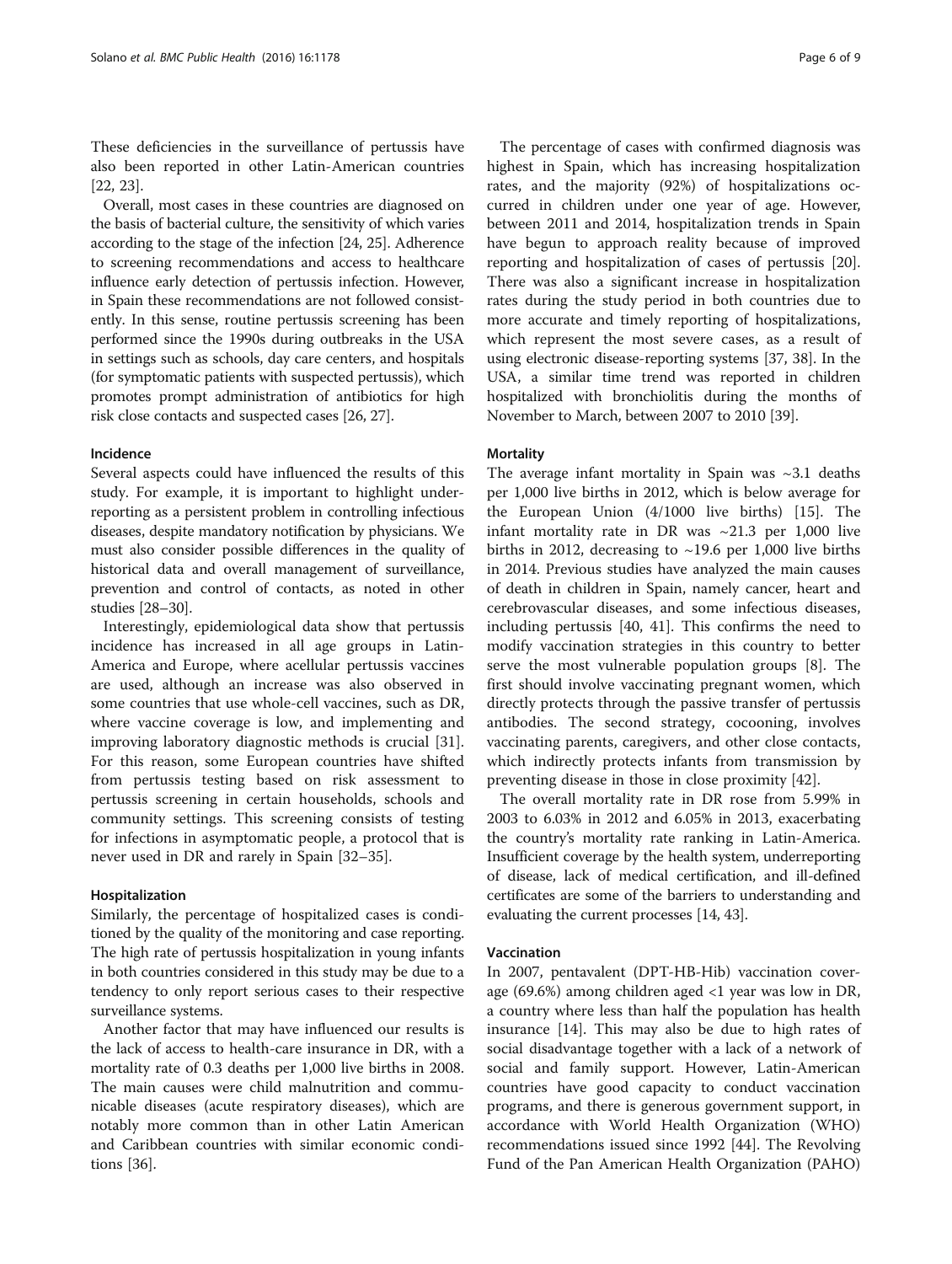contributed to this achievement by pushing forward policy changes that support national immunization programs, such as vaccine legislation and economic actions to ensure the delivery of services [\[45](#page-8-0)]. Whole-cell pertussis vaccines (DTwP), which appear to be quite effective, are used throughout Latin America. A 4-dose schedule is typically used (2, 4, 6 and 18 months), and a booster dose is given between the ages of 4 and 6; this treatment reaches >90% of the population in most regions, but is incomplete in regions with political or geographical barriers, resulting in poor uptake of combination vaccines and low coverage [\[9](#page-7-0), [46](#page-8-0)]. The situation in Spain is different to that in DR, suggesting a progressive accumulation of susceptible individuals due to waning immunity following years of low incidence [\[6](#page-7-0), [47](#page-8-0)–[49](#page-8-0)].

In 2015, Spain adopted the recommendation to vaccinate pregnant women as an alternative immunization strategy to protect newborns, with the aim of protecting infants during the first weeks of life [\[19](#page-7-0), [50\]](#page-8-0).

The Advisory Committee on Vaccines of the Spanish Association of Paediatrics updated their immunization schedule and only reasserts its recommendation to include vaccination strategies, with dTap for pregnant women and household contacts of the newborn [\[51](#page-8-0)].

Currently, no data are available in both countries to know about levels of compliance with the gynaecologists' and public health services' recommendation to vaccinate pregnant women.

In Spain there is now an ongoing project to estimate the effectiveness of the vaccine in pregnant women.

A possible limitation of this work is the fact that it is a retrospective database study, which makes it difficult to capture all of the relevant information for the 10-year period studied. The use of SESPAS-PAI surveillance data for case detection in DR could result in under-estimation of infection rates. A further limitation was that suspected and probable reported cases in DR, these cases were subjectively assessed according to clinical criteria were not specifically of pertussis, such as lymphocytosis. Lack of comprehensive data from the surveillance system in DR results in several limitations, and the underestimation of pertussis in all age groups may be mainly related to its atypical clinical manifestations and the lack of laboratory confirmation (clinical and demographic survey data).

## Implications for public health policy

It is difficult to compare the epidemiology of pertussis in Spain and DR. The mandatory notification system in DR is not very effective, and laboratory confirmation is not done, making it impossible to determine the true epidemiological incidence in this country. The differences in historical health policies seem more determinative in this comparison, and there is a need to improve the vaccination coverage with effective vaccines. The difference in age patterns of reported cases between countries likely accounts for this contrasting observation. Despite the lack of comprehensive data in DR, this should not hamper the use of active prophylactic measures designed to limit the impact of waning immunity against pertussis. Most children were likely to have received three doses of DTaP vaccine in Spain and DTwP vaccine in DR within the first year of life. The profiles of vaccinated children and those with unknown vaccination status were different in each country.

## Conclusions

The observed differences between the two countries suggest that pertussis control programs should be improved by developing new active surveillance systems, vaccination strategies and diagnostic technologies, especially in DR. We provide lessons for the future evaluation of public health interventions. The results of several studies in Belgium and the UK support the recommendation to immunize during pregnancy, and provide additional evidence of possible interference by maternal antibodies to the fetus. This reduces incidence and mortality in children <1 year-old [[52, 53\]](#page-8-0), so it would be advisable to adopt this policy systematically in both Spain and DR.

#### Abbreviations

DR: Dominican Republic; DTaP: Diphtheria-tetanus-acellular pertussis; DTwP: Diphtheria-tetanus-whole cell pertussis; ICD-9-CM: International classification of diseases, ninth revision, clinical modification; MBDS: Spanish national minimum basic data set; PAHO: Pan American Health Organization; PCR: Real time polymerase chain reaction; prn: Pertactin; RENAVE-CNE-ISCIII: Spanish epidemiological surveillance network at the national centre for epidemiology, Carlos III Health Institute; SESPAS-PAI: Dominican ministry of health and social assistance expanded program on immunization; SNS: Spanish national health system; WHO: World Health Organization

#### Acknowledgments

Special thanks to Indhira P. Guillén for your help in coordinating this research in The Dominican Republic's Ministry of Public Health and Social Assistance. The authors also would like to thank all SESPAS-PAI, specifically Aída L. Vargas, Antolina Rodríguez, and Mayra Canario for their contribution to this study and for help in creating the databases used in this study. Funding: Supported in part by grants from CIBERESP. This research was supported by a CIBERESP-Spain cooperative agreement, through the concession of aid for a short stay abroad to complete the title international mention of PhD in Medicine. Rubén Solano is a PhD fellow in the Barcelona University, Faculty of Medicine. The authors would like to thank all SESPAS-PAI and RENAVE-CNE-ISCIII staff for their help in conducting this research.

#### Funding

Sincere thanks go to CIBER Epidemiology and Public Health, CIBERESP-Spain for funding this study, because through the concession of a aid for a short stay abroad to Ruben Solano, to complete the title international of PhD in Medicine.

#### Availability of data and materials

The Spain data are available at RENAVE-CNE-ISCII ([http://www.isciii.](http://www.isciii/) es/ISCIII/es/ contenidos/fd-servicios-cientifico-tecnicos/ fd-vigilancias-alertas/fd-procedimien tos/PROTOCOLOS\_RENAVE-ciber.pdf) and for DR in SESPAS-PAI ([http://www.se](http://www.sespas.gov.do/sec-pai) [spas.gov.do/sec-pai](http://www.sespas.gov.do/sec-pai)). Currently, all authors are entitled to analyze those data. Data may be made available by contacting the authors.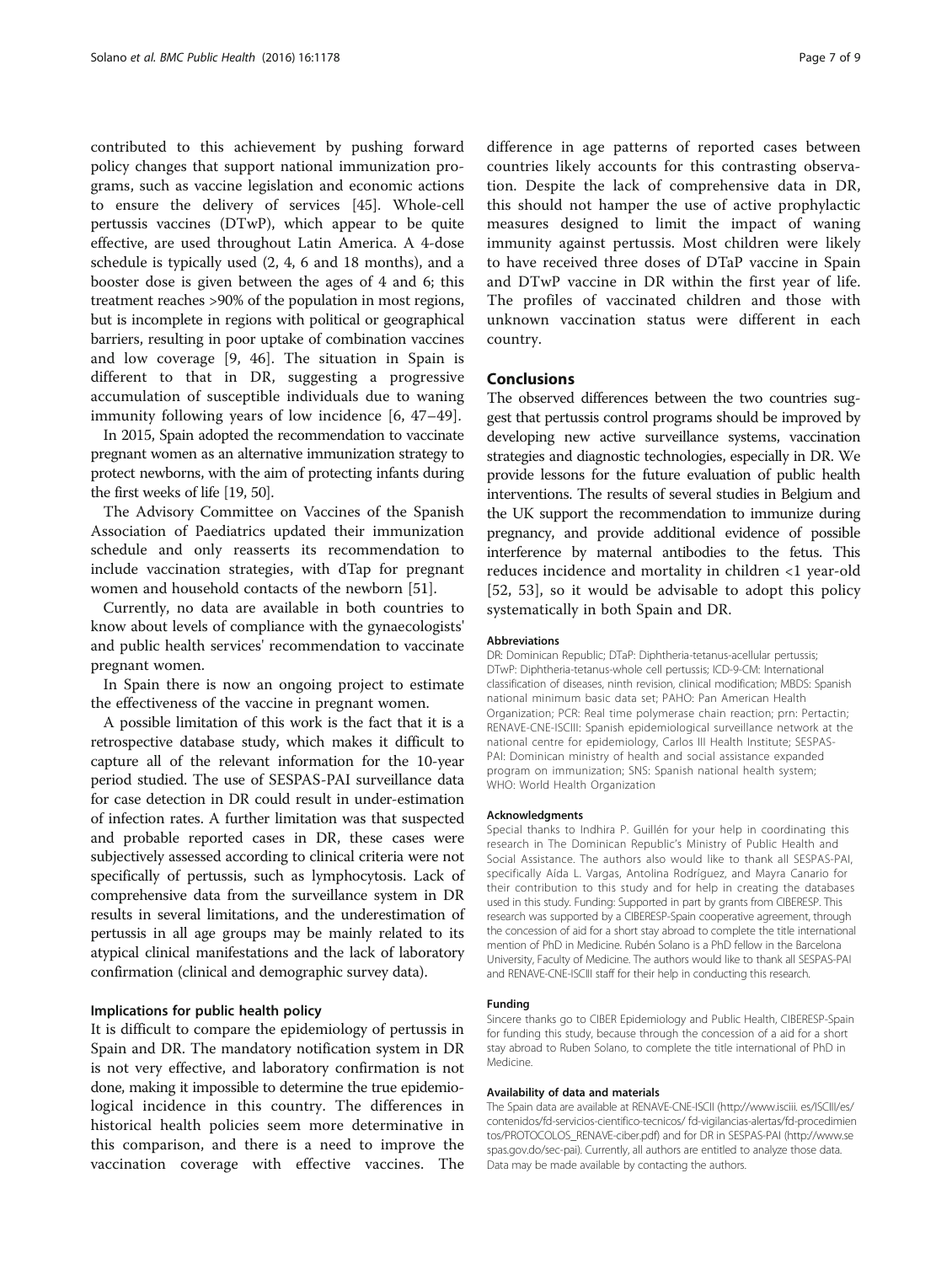#### <span id="page-7-0"></span>Authors' contributions

RS has contributed to conception and design, acquisition of data, analysis and interpretation of data and has been involved in drafting the manuscript. JMC has contributed to acquisition of Spain data and has been involved in analysis and interpretation of data, and has been involved in revising the manuscript critically. ZG approved for a short stay of RS in SESPAS-PAI and has been involved in revising the manuscript critically. PG has contributed to acquisition of data of DR. SLS and AB have contributed to conception and design of vaccination coverage data in DR. AD and JAC have contributed to conception and design, and acquisition of data and have been involved in revising the manuscript critically and have given final approval of the version to be published. All authors read and approved the manuscript.

#### Competing interests

The authors declare that they have no competing interests.

#### Consent for publication

Not applicable.

#### Ethics approval and consent to participate

Demographic and clinical data were obtained from epidemiological questionnaires used by RENAVE-CNE-ISCIII and SESPAS-PAI to report cases of pertussis in Spain and DR, respectively, and were treated and analyzed anonymously. This was a retrospective analysis using data collected during routine epidemiological surveillance. Therefore, no additional ethical approval or informed consent was required. All data were treated in a strictly confidential manner according to the ethical principles of the Helsinki Declaration of 1964 revised by the World Medical Organization in Edinburgh, 2000, and to Spanish Law on Data Protection 15/1999.

#### Author details

<sup>1</sup>CIBER Epidemiology and Public Health (CIBERESP), Epidemiology Service-Barcelona Public Health Agency, Pl. Lesseps 1, 08023 Barcelona, Spain. <sup>2</sup>National Centre for Epidemiology, Carlos III Health Institute, Madrid, Spain. <sup>3</sup>Extended Immunizations Programme, Dominican Ministry of Health and Social Assistance, Santo Domingo, Dominican Republic. <sup>4</sup>Department of Public Health, University of Barcelona, Barcelona, Spain. <sup>5</sup>Epidemiology Service, Barcelona Public Health Agency, Barcelona, Spain.

#### Received: 15 June 2016 Accepted: 15 November 2016 Published online: 22 November 2016

#### References

- Lutsar I, Anca I, Bakir M, Usonis V, Prymula R, Salman N, et al. Epidemiological characteristics of pertussis in Estonia, Lithuania, Romania, the Czech Republic, Poland and Turkey-1945 to 2005. Eur J Pediatr. 2009;168:407–15.
- 2. Wirsing von König C-H, Campins-Marti M, Finn A, Guiso N, Mertsola J, Liese J. Pertussis immunization in the Global Pertussis Initiative European Region: recommended strategies and implementation considerations. Pediatr Infect Dis J. 2005;24:S87–92.
- Godfroid F, Denoël P, Poolman J. Are vaccination programs and isolate polymorphism linked to pertussis re-emergence? Expert Rev Vaccines. 2005;4:757–78.
- 4. van Amersfoorth SC, Schouls LM, van der Heide HG, Advani A, Hallander HO, et al. Analysis of Bordetella pertussis populations in European countries with different vaccination policies. J Clin Microbiol. 2005;43:2837–43.
- 5. Ulloa-Gutierrez R, Hozbor D, Avila-Aguero ML, Caro J. Wirsing von König CH, et al. The global pertussis initiative: Meeting report from the Regional Latin America Meeting, Costa Rica, 5-6 December, 2008. Hum Vacc. 2010;6:876–80.
- Solano R, Rius C, Simón P, Manzanares-Laya S, Ros M, Toledo D, et al. Evaluation of reported cases of pertussis: epidemiological study in a large city in Spain. J Med Microbiol. 2014;63:1688–95.
- 7. Kowalzik F, Barbosa AP, Fernandes VR, Carvalho PR, Avila-Aguero ML, Goh DY, et al. Prospective multinational study of pertussis infection in hospitalized infants and their household contacts. Pediatr Infect Dis J. 2007;26:238–42.
- 8. Fernández-Cano MI, Armadans-Gil L, Alvarez-Bartolomé M, Rodrigo-Pendás JÁ, Campins-Martí M. Hospitalization due to whooping cough in Spain (1997-2011). Enferm Infecc Microbiol Clin. 2014;32:638–42.
- 9. Ulloa-Gutierrez R, Avila-Aguero ML. Pertussis in Latin America: current situation and future vaccination challenges. Expert Rev Vacc. 2008;7:1569–80.
- 10. Advani A, Hallander HO, Dalby T, Krogfelt KA, Guiso N, Njamkepo E, et al. Pulsed-field gel electrophoresis analysis of Bordetella pertussis isolates circulating in Europe from 1998 to 2009. J Clin Microbiol. 2013;51:422–8.
- 11. Storsaeter J, Wolter J. Is there a need for a new generation of vaccines against pertussis? Expert Opin Emerg Drugs. 2006;11:195–205.
- 12. Hegerle N, Guiso N. Bordetella pertussis and pertactin-deficient clinical isolates: lessons for pertussis vaccines. Expert Rev Vaccines. 2014;13:1135–46.
- 13. Centro Nacional de Epidemiología. Informe Sobre la Situación de la tos ferina en España, 1998-2014. Madrid, junio 2015. Available at: [http://www.google.es/](http://www.google.es/search?sclient=psyab&site=&source=hp&btnG=Buscar&q=Centro+Nacional+de+Epidemiologia.+Informe+Sobre+la+Situacion+de+la+tos+ferina+en+Espana%2C+1998-2014.+Madrid%2C+junio+2015) [search?sclient=psyab&site=&source=hp&btnG=Buscar&q=Centro+Nacional+de](http://www.google.es/search?sclient=psyab&site=&source=hp&btnG=Buscar&q=Centro+Nacional+de+Epidemiologia.+Informe+Sobre+la+Situacion+de+la+tos+ferina+en+Espana%2C+1998-2014.+Madrid%2C+junio+2015) [+Epidemiología.+Informe+Sobre+la+Situación+de+la+tos+ferina+en](http://www.google.es/search?sclient=psyab&site=&source=hp&btnG=Buscar&q=Centro+Nacional+de+Epidemiologia.+Informe+Sobre+la+Situacion+de+la+tos+ferina+en+Espana%2C+1998-2014.+Madrid%2C+junio+2015) [+España%2C+1998-2014.+Madrid%2C+junio+2015.](http://www.google.es/search?sclient=psyab&site=&source=hp&btnG=Buscar&q=Centro+Nacional+de+Epidemiologia.+Informe+Sobre+la+Situacion+de+la+tos+ferina+en+Espana%2C+1998-2014.+Madrid%2C+junio+2015) Accessed 25 Dec 2014.
- 14. Programa Ampliado de Inmunización-SESPAS. Ministerio de Salud Pública de República Dominicana. Available at: [http://www.sespas.gov.do/sec-pai.](http://www.sespas.gov.do/sec-pai) Accessed 25 Dec 2014.
- 15. Instituto de Información Sanitaria. Conjunto Mínimo Básico de Datos. Ministerio de Sanidad y Consumo. Available at: [http://www.msc.es/](http://www.msc.es/estadEstudios/estadisticas/cmbd.htm) [estadEstudios/estadisticas/cmbd.htm.](http://www.msc.es/estadEstudios/estadisticas/cmbd.htm) Accessed 12 Feb 2015.
- 16. Oficina Nacional de Estadística. El portal de las estadísticas dominicanas. Salud. Available at: [http://www.one.gob.do/Estadisticas/128/salud.](http://www.one.gob.do/Estadisticas/128/salud) Accessed 26 Nov 2014.
- 17. Centro Nacional de Epidemiología. Protocolos de las enfermedades de declaración obligatoria. 2ª edición. Madrid: Ministerio de Sanidad y Consumo, 2001. Available at: [http://www.isciii.es/htdocs/centros/](http://www.isciii.es/htdocs/centros/epidemiologia/procedimientos/proedo00.pdf) [epidemiologia/procedimientos/proedo00.pdf](http://www.isciii.es/htdocs/centros/epidemiologia/procedimientos/proedo00.pdf). Accessed 29 Sept 2016.
- 18. Centro Nacional de Epidemiología. Instituto de Salud Carlos III. Red Nacional de Vigilancia Epidemiológica. Protocolos de Enfermedades de Declaración Obligatoria. [National Guidelines for Notifiable Disease Reporting and Management].Madrid, 2013. Spanish. Available at: [http://](http://www.isciii.es/ISCIII/es/contenidos/fd-servicios-cientifico-tecnicos/fd-vigilancias-alertas/fd-procedimientos/PROTOCOLOS_RENAVE-ciber.pdf) [www.isciii.es/ISCIII/es/contenidos/fd-servicios-cientifico-tecnicos/fd](http://www.isciii.es/ISCIII/es/contenidos/fd-servicios-cientifico-tecnicos/fd-vigilancias-alertas/fd-procedimientos/PROTOCOLOS_RENAVE-ciber.pdf)[vigilancias-alertas/fd-procedimientos/PROTOCOLOS\\_RENAVE-ciber.pdf](http://www.isciii.es/ISCIII/es/contenidos/fd-servicios-cientifico-tecnicos/fd-vigilancias-alertas/fd-procedimientos/PROTOCOLOS_RENAVE-ciber.pdf). Accessed 29 Sept 2016.
- 19. World Health Organization. WHO position paper on Haemophilus influenzae type b conjugate vaccines. Wkly Epidemiol Rec. 2006;81:445–52.
- 20. Clasificación Internacional de Enfermedades 9° revisión, modificación clínica. Edición electrónica de la CIE-9-MC, 8° edición (2012). Versión 9-MC. Available at: [http://www.msssi.gob.es/va/estadEstudios/estadisticas/](http://www.msssi.gob.es/va/estadEstudios/estadisticas/normalizacion/clasifEnferm/home.htm) [normalizacion/clasifEnferm/home.htm.](http://www.msssi.gob.es/va/estadEstudios/estadisticas/normalizacion/clasifEnferm/home.htm) Accessed 10 Dec 2014.
- 21. Grupo de Trabajo tos ferina 2015 de la Ponencia de Programa y Registro de Vacunaciones. Adenda al programa de vacunación frente a tos ferina en España: vacunación en el embarazo. Comisión de Salud Pública del Consejo Interterritorial del Sistema Nacional de Salud. Ministerio de Sanidad, Servicios Sociales e Igualdad, 2015. Available at: file:///C:/Users/RubenS/AppData/Local/ Temp/Adenda\_TosFerinaEmbarazo.pdf. Accessed 2 Nov 2014.
- 22. XXI Reunión del Grupo Técnico Asesor (GTA) sobre enfermedades prevenibles por vacunación: "Vacunación: una responsabilidad compartida" Quito, Ecuador, 3-5 de julio del 2013. Boletín de Inmunización. Organización Panamericana de la Salud. Available at: file:///C:/Users/RubenS/AppData/ Local/Temp/SNS3504.pdf. Accessed 30 Dec 2014.
- 23. Ulloa-Gutierrez R, Miño G, Odio C, Avila-Aguero ML, Brea J. Vaccinepreventable diseases and their impact on Latin American children. Expert Rev Vacc. 2011;10:1671–3.
- 24. Villegas D, Echandía-Villegas CA, Echandía CA. Afebrile pneumonia (whooping cough) syndrome in infants at Hospital Universitario del Valle, Cali, 2001-2007. Colomb Med (Cali). 2012;43(2):114–8.
- 25. Falleiros Arlant LH, de Colsa A, Flores D, Brea J, Avila Aguero ML, Hozbor DF. Pertussis in Latin America: epidemiology and control strategies. Expert Rev Anti Infect Ther. 2014;12:1265–75.
- 26. Fernandes Druzian A, Brustolini YM, do Valle Leone Oliveira SM, Gubert de Matos VT, et al. Pertussis in the central-west región of Brazil: one decade study. Braz J Infect Dis. 2014;18:177–80.
- 27. Faulkner A, Skoff T, Martin S, Cassiday P, Tondella ML, Liang J. Chapter 10. Pertussis. VPD Surveillance Manual, 2015 CDC. Available online at: [http://www.cdc.gov/vaccines/pubs/surv-manual/chpt10-pertussis.pdf.](http://www.cdc.gov/vaccines/pubs/surv-manual/chpt10-pertussis.pdf) Accessed 12 Jan 2015.
- 28. Orenstein WA. Pertussis in adults: epidemiology, signs, symptoms, and implications for vaccination. Clin Infect Dis. 1999;28 Suppl 2:S147–50.
- 29. van Steenbergen JE, Timen A. The control of infectious diseases in The Netherlands. Ned Tijdschr Geneeskd. 2005;149:177–81.